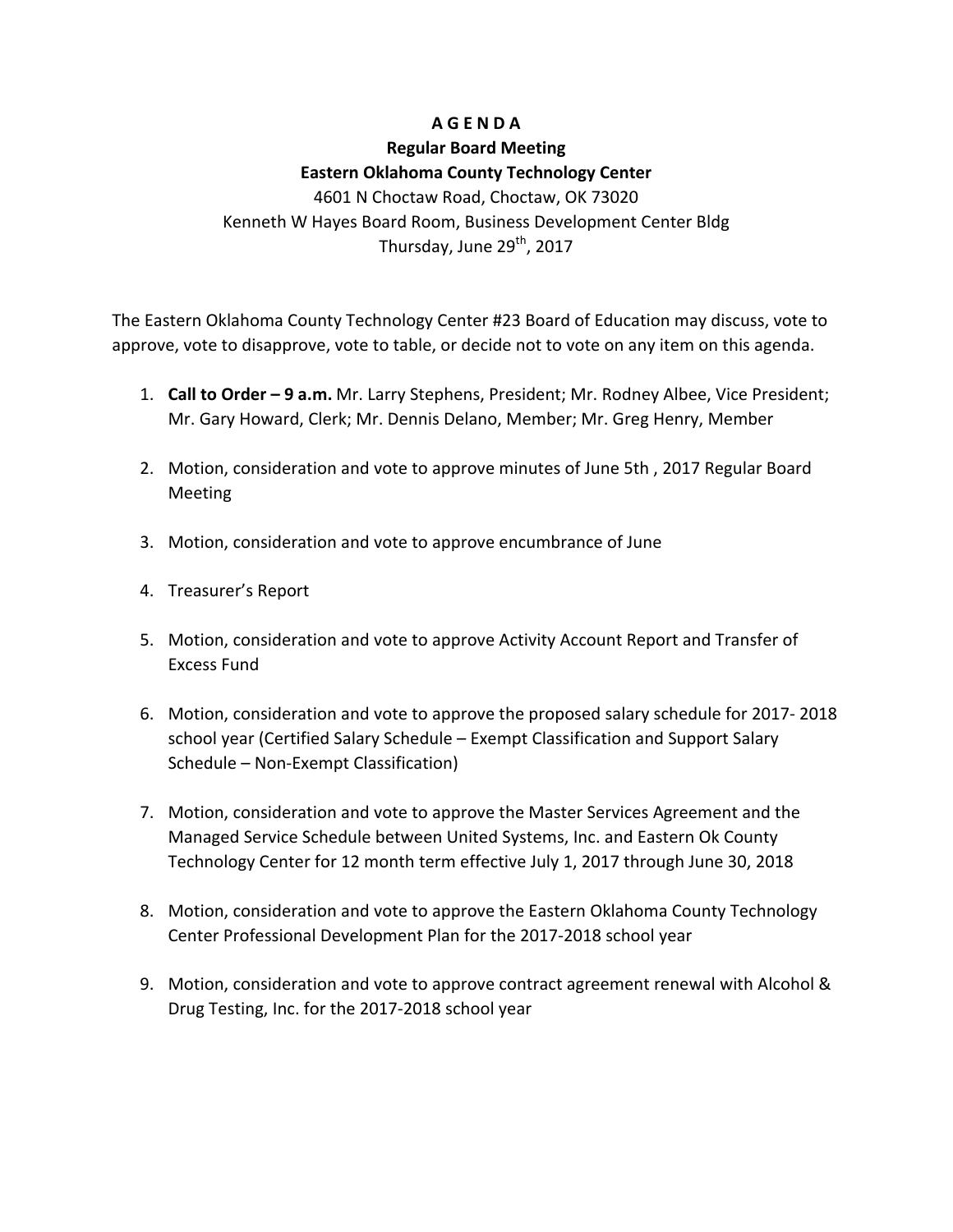- 10. Motion, consideration and vote to approve contract agreement between Dr. Michael Kalchich and Eastern Oklahoma County Technology Center as the school district's consultant for Medical Control for 2017-2018 school year
- 11. Motion, consideration and vote to approve the school based services contract agreement between Tri-City Youth & Family Center, Inc. and Eastern Oklahoma County Technology Center for the school year 2017-2018
- 12. Motion, consideration and vote to approve the First Time Offender Program Cooperative agreement between Tri-City Youth & Family Center, Inc. and Eastern Oklahoma County Technology Center for the school year 2017-2018
- 13. Motion, consideration and vote to approve Eastern Oklahoma County Technology Center Student Handbook for the 2017-2018 school year
- 14. New Business: In accordance with *Okla. Stat. tit. 25, §311(A)(9)*, "new business" means any matter not known about or which could not have been reasonably foreseen prior to the time of posting of the agenda.
- 15. Superintendent's report

Proposed Executive Session for the purpose of discussing the following so the board can return to open session and take action pursuant to Executive Session Authority: Okla. Stat. tit. 25,  $\frac{\delta 307}{B(1)}$ , (3) and (7). The following items are proposed for discussion during the Executive Session:

- a. New Employment as listed on Attachment A of Personnel Report
- b. Re-Employment of Adjunct Instructors as listed on Attachment B of Personnel Report for 2017-2018 school year
- 16. Motion and vote to convene in Executive Session
- 17. Motion and vote to return to Open Session
- 18. Board President's Statement of Executive Session Minutes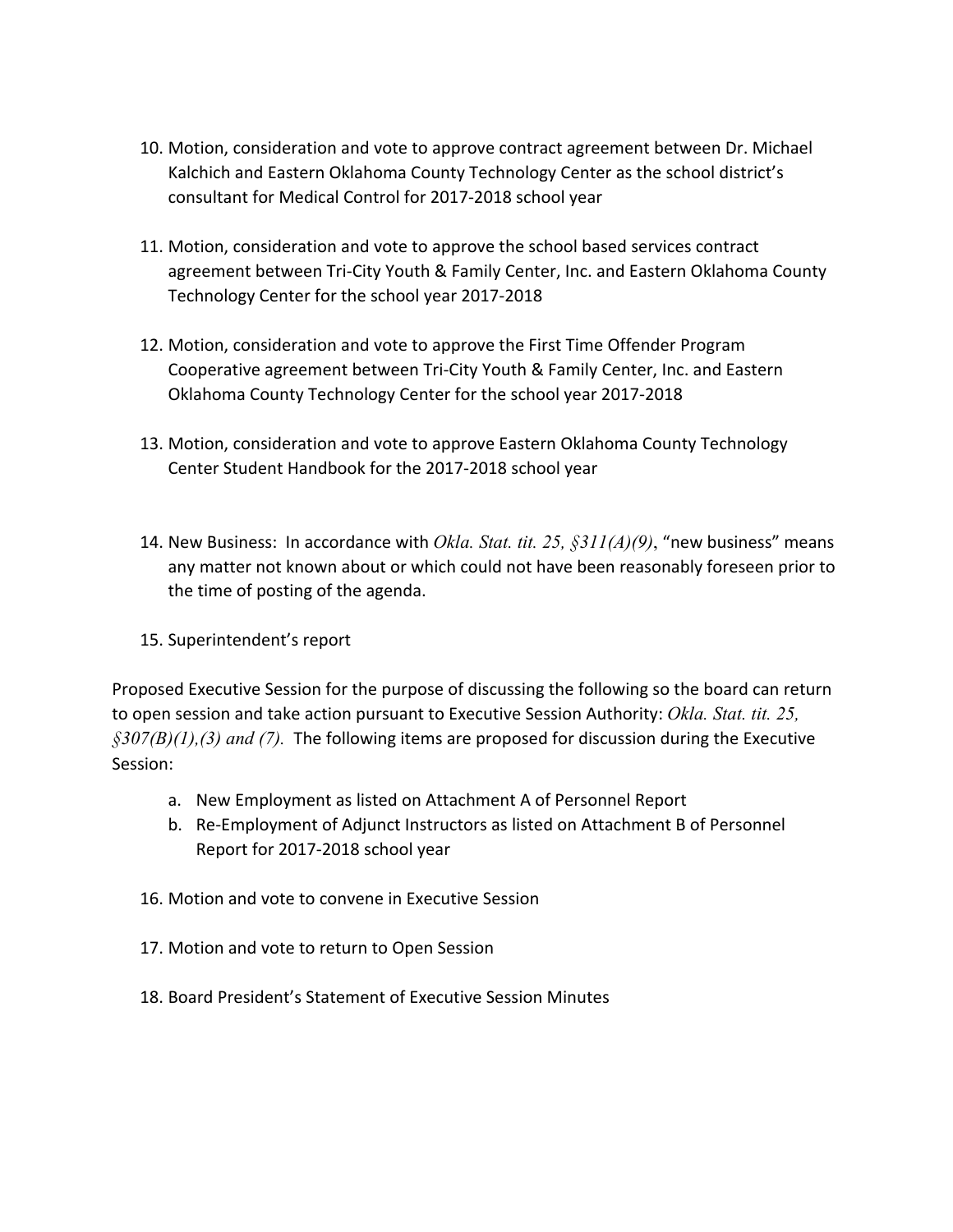19. Motion, consideration and vote to approve, disapprove or table the following:

- a. New Employments as listed on Attachment A of Personnel Report
- b. Re-Employment of Adjunct Instructors as listed on Attachment B of Personnel Report for 2017-2018 school year
- 20. Board Comments
- 21. Motion and vote for approval to Adjourn

| Agenda Posted: Wednesday, June 28 <sup>th</sup> , 2017 by 9 o'clock a.m. |
|--------------------------------------------------------------------------|
| Front door of Business Development Center building                       |

Posted by:

 Minutes Clerk

The next Regular meeting of the Board is: **Wednesday, July 12th, 2017** 9:00 a.m. Kenneth W Hayes Board Room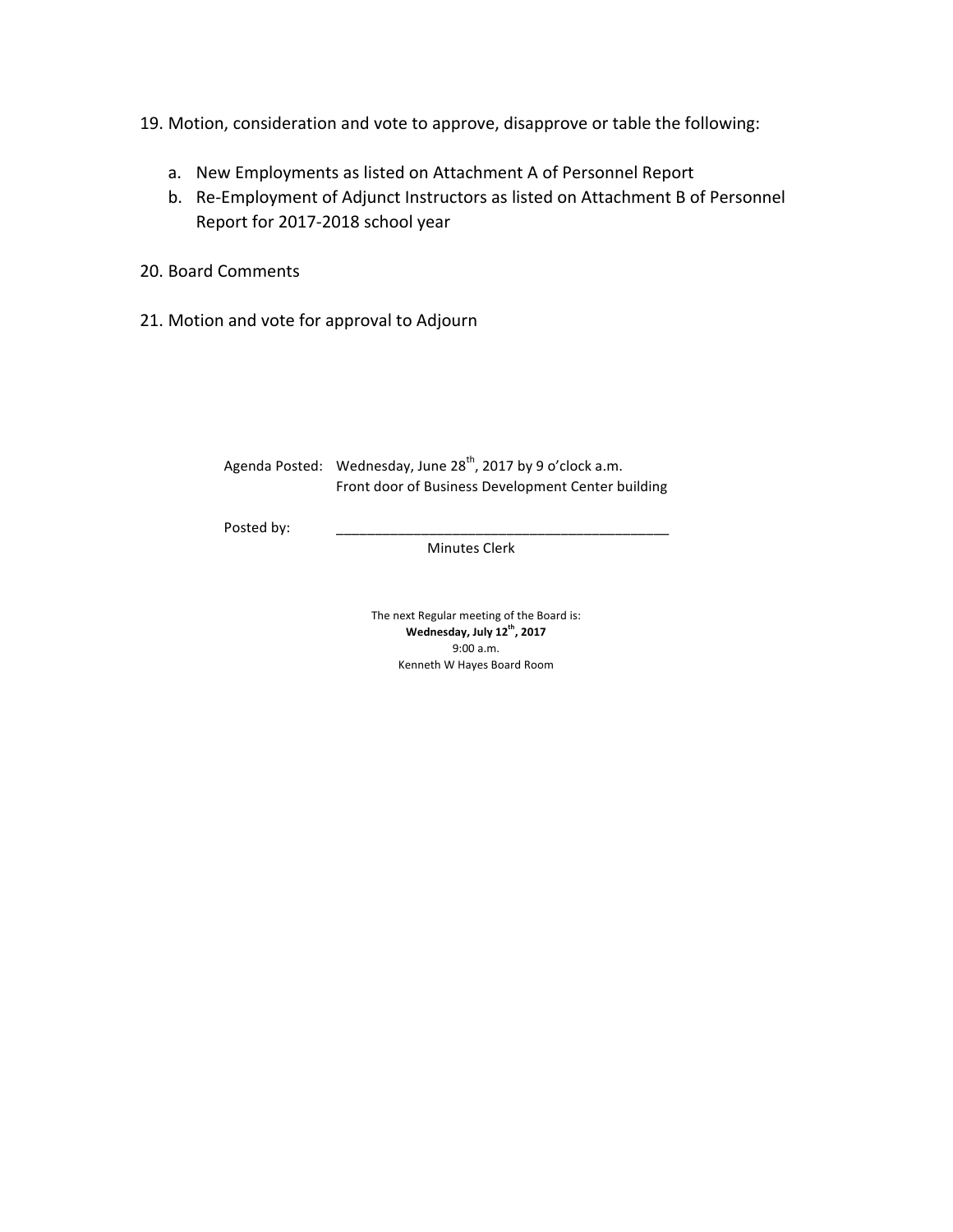#### **PERSONNEL REPORT**

### **Attachment A**

## **New Employments**:

Jeff Foresee **Departional Services Instructor** Billy Ray Love Substitute ADC Bus Driver Virgil Bonham Adjunct Instructor Jason Weger **Adjunct Instructor** Harry Fisher II and Adjunct Instructor Mary Stewart **Adjunct Instructor**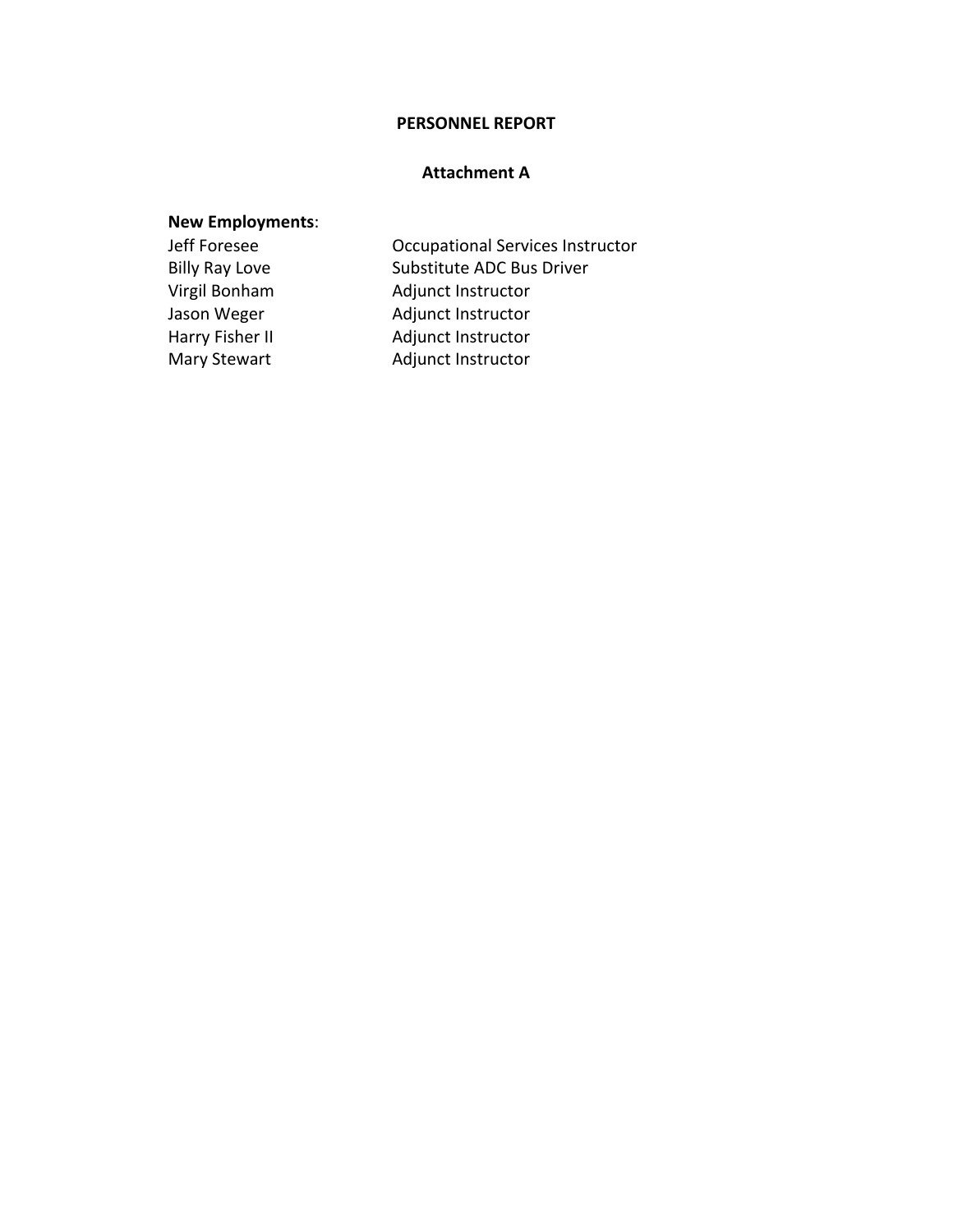### **PERSONNEL REPORT**

### **Attachment B**

## Re-Employments of Adjunct Instructors for school year 2017-2018:

| Abernathy<br>Cervantes<br>Clayton<br>Jami<br>Hayes<br>Cathy<br>Adams<br>John<br>Sadie<br>Coffey<br>Heath<br>Jason<br>Albrecht<br>Coffey<br>Tabitha<br>Herrington<br>Bryan<br>Cole<br>Caleb<br>Anderson<br>Jamie<br>Holland<br>Vernon<br>Colvin<br>Holland<br>Cindy<br>Melanie<br>Paul<br>Andrews<br>Jeff<br>Holland<br>Caitlin<br><b>Babek</b><br>Cooper<br>Donna<br><b>Baird</b><br>Cota<br>Daniel<br>Hood<br>Lisa<br>Teresa<br>Baldwin<br>Suzanne<br>Coy<br>Horn<br>Laura<br>Canaan<br>Culwell<br>Hudson<br><b>Ballard</b><br>Robert<br>Wesley<br>Aaron<br>Ballweber<br>Mariah<br>Darrow<br>Martin<br>Jacobo<br>Jose<br>Kevin<br>Davis<br>John D<br>Jacobs<br>Jamie<br><b>Barnes</b><br><b>Barnett</b><br>Albert<br>Jimmy<br>Depee<br><b>Brad</b><br>Jantz<br>Belflower<br>Diaz<br>Daniel<br>Johnson<br>Ann<br>Dustin<br><b>Dukes</b><br>Richard<br>Johnson<br>Russell<br>Bennett<br>Matthew<br>Chris<br>Bennett<br>Joe<br>Edgemon<br><b>Bailey</b><br>Johnson<br>Billen<br>Robert<br>Edwards<br>Christopher<br>Darrell<br>Johnston<br>Billen<br>Elam<br>Gordon<br>Joseph<br>Joe<br>Jones<br><b>Brandan</b><br>Ellefson<br>Millisa<br>Birabent<br>Randy<br>Kersey<br><b>Bird</b><br>Elliott<br>Doris<br>Donna<br>Ashley<br>King<br>Lambert<br>Bishop<br>Elliott<br>Sherry<br>Todd<br>Bert<br>Emillio<br>Michael<br>Richard<br>Thomas<br><b>Boggs</b><br>Lawrence<br><b>Boles</b><br>Garcia<br>Rick<br>Warren<br>Leach<br>Les<br>Julia<br><b>Blake</b><br>Linley<br>John<br><b>Braden</b><br>Gates<br>Jeff<br>Jacob<br>Michael<br><b>Briley</b><br>Graves<br>Lohman<br>Glenn<br>Brown<br>Michael<br>Graves<br>Steven<br>Long<br>Brzozowski<br>Marcia<br>Loveland<br>Mary<br>Green<br>Deborah<br><b>Burch</b><br>Royce<br>Luke<br>LaDon<br>Gregory<br>Lucas<br>Jennifer<br>Lynch<br><b>Burch</b><br>Grogan<br>Amanda<br>James<br>Sharon<br><b>Burks</b><br>Gunn<br>Kim<br>Margenau-Aeon<br>Jane<br>Geraine<br>McCain<br>Daniel<br><b>Burrows</b><br>Hager<br>Lisa<br>Jeff<br>Skyelar<br>Hale<br>McCann<br>Andrew<br>Cage | <b>LAST</b> | <b>FIRST</b> | <b>LAST</b> | <b>FIRST</b> | <b>LAST</b> | <b>FIRST</b> |
|--------------------------------------------------------------------------------------------------------------------------------------------------------------------------------------------------------------------------------------------------------------------------------------------------------------------------------------------------------------------------------------------------------------------------------------------------------------------------------------------------------------------------------------------------------------------------------------------------------------------------------------------------------------------------------------------------------------------------------------------------------------------------------------------------------------------------------------------------------------------------------------------------------------------------------------------------------------------------------------------------------------------------------------------------------------------------------------------------------------------------------------------------------------------------------------------------------------------------------------------------------------------------------------------------------------------------------------------------------------------------------------------------------------------------------------------------------------------------------------------------------------------------------------------------------------------------------------------------------------------------------------------------------------------------------------------------------------------------------------------------------------------------------------------------------------------------------------------------------------------------------------------------------------------------------------------------------------------------------------------------------------------------|-------------|--------------|-------------|--------------|-------------|--------------|
|                                                                                                                                                                                                                                                                                                                                                                                                                                                                                                                                                                                                                                                                                                                                                                                                                                                                                                                                                                                                                                                                                                                                                                                                                                                                                                                                                                                                                                                                                                                                                                                                                                                                                                                                                                                                                                                                                                                                                                                                                          |             |              |             |              |             |              |
|                                                                                                                                                                                                                                                                                                                                                                                                                                                                                                                                                                                                                                                                                                                                                                                                                                                                                                                                                                                                                                                                                                                                                                                                                                                                                                                                                                                                                                                                                                                                                                                                                                                                                                                                                                                                                                                                                                                                                                                                                          |             |              |             |              |             |              |
|                                                                                                                                                                                                                                                                                                                                                                                                                                                                                                                                                                                                                                                                                                                                                                                                                                                                                                                                                                                                                                                                                                                                                                                                                                                                                                                                                                                                                                                                                                                                                                                                                                                                                                                                                                                                                                                                                                                                                                                                                          |             |              |             |              |             | Floyd(Dan)   |
|                                                                                                                                                                                                                                                                                                                                                                                                                                                                                                                                                                                                                                                                                                                                                                                                                                                                                                                                                                                                                                                                                                                                                                                                                                                                                                                                                                                                                                                                                                                                                                                                                                                                                                                                                                                                                                                                                                                                                                                                                          |             |              |             |              |             |              |
|                                                                                                                                                                                                                                                                                                                                                                                                                                                                                                                                                                                                                                                                                                                                                                                                                                                                                                                                                                                                                                                                                                                                                                                                                                                                                                                                                                                                                                                                                                                                                                                                                                                                                                                                                                                                                                                                                                                                                                                                                          |             |              |             |              |             |              |
|                                                                                                                                                                                                                                                                                                                                                                                                                                                                                                                                                                                                                                                                                                                                                                                                                                                                                                                                                                                                                                                                                                                                                                                                                                                                                                                                                                                                                                                                                                                                                                                                                                                                                                                                                                                                                                                                                                                                                                                                                          |             |              |             |              |             |              |
|                                                                                                                                                                                                                                                                                                                                                                                                                                                                                                                                                                                                                                                                                                                                                                                                                                                                                                                                                                                                                                                                                                                                                                                                                                                                                                                                                                                                                                                                                                                                                                                                                                                                                                                                                                                                                                                                                                                                                                                                                          |             |              |             |              |             |              |
|                                                                                                                                                                                                                                                                                                                                                                                                                                                                                                                                                                                                                                                                                                                                                                                                                                                                                                                                                                                                                                                                                                                                                                                                                                                                                                                                                                                                                                                                                                                                                                                                                                                                                                                                                                                                                                                                                                                                                                                                                          |             |              |             |              |             |              |
|                                                                                                                                                                                                                                                                                                                                                                                                                                                                                                                                                                                                                                                                                                                                                                                                                                                                                                                                                                                                                                                                                                                                                                                                                                                                                                                                                                                                                                                                                                                                                                                                                                                                                                                                                                                                                                                                                                                                                                                                                          |             |              |             |              |             |              |
|                                                                                                                                                                                                                                                                                                                                                                                                                                                                                                                                                                                                                                                                                                                                                                                                                                                                                                                                                                                                                                                                                                                                                                                                                                                                                                                                                                                                                                                                                                                                                                                                                                                                                                                                                                                                                                                                                                                                                                                                                          |             |              |             |              |             |              |
|                                                                                                                                                                                                                                                                                                                                                                                                                                                                                                                                                                                                                                                                                                                                                                                                                                                                                                                                                                                                                                                                                                                                                                                                                                                                                                                                                                                                                                                                                                                                                                                                                                                                                                                                                                                                                                                                                                                                                                                                                          |             |              |             |              |             |              |
|                                                                                                                                                                                                                                                                                                                                                                                                                                                                                                                                                                                                                                                                                                                                                                                                                                                                                                                                                                                                                                                                                                                                                                                                                                                                                                                                                                                                                                                                                                                                                                                                                                                                                                                                                                                                                                                                                                                                                                                                                          |             |              |             |              |             |              |
|                                                                                                                                                                                                                                                                                                                                                                                                                                                                                                                                                                                                                                                                                                                                                                                                                                                                                                                                                                                                                                                                                                                                                                                                                                                                                                                                                                                                                                                                                                                                                                                                                                                                                                                                                                                                                                                                                                                                                                                                                          |             |              |             |              |             |              |
|                                                                                                                                                                                                                                                                                                                                                                                                                                                                                                                                                                                                                                                                                                                                                                                                                                                                                                                                                                                                                                                                                                                                                                                                                                                                                                                                                                                                                                                                                                                                                                                                                                                                                                                                                                                                                                                                                                                                                                                                                          |             |              |             |              |             |              |
|                                                                                                                                                                                                                                                                                                                                                                                                                                                                                                                                                                                                                                                                                                                                                                                                                                                                                                                                                                                                                                                                                                                                                                                                                                                                                                                                                                                                                                                                                                                                                                                                                                                                                                                                                                                                                                                                                                                                                                                                                          |             |              |             |              |             |              |
|                                                                                                                                                                                                                                                                                                                                                                                                                                                                                                                                                                                                                                                                                                                                                                                                                                                                                                                                                                                                                                                                                                                                                                                                                                                                                                                                                                                                                                                                                                                                                                                                                                                                                                                                                                                                                                                                                                                                                                                                                          |             |              |             |              |             |              |
|                                                                                                                                                                                                                                                                                                                                                                                                                                                                                                                                                                                                                                                                                                                                                                                                                                                                                                                                                                                                                                                                                                                                                                                                                                                                                                                                                                                                                                                                                                                                                                                                                                                                                                                                                                                                                                                                                                                                                                                                                          |             |              |             |              |             |              |
|                                                                                                                                                                                                                                                                                                                                                                                                                                                                                                                                                                                                                                                                                                                                                                                                                                                                                                                                                                                                                                                                                                                                                                                                                                                                                                                                                                                                                                                                                                                                                                                                                                                                                                                                                                                                                                                                                                                                                                                                                          |             |              |             |              |             |              |
|                                                                                                                                                                                                                                                                                                                                                                                                                                                                                                                                                                                                                                                                                                                                                                                                                                                                                                                                                                                                                                                                                                                                                                                                                                                                                                                                                                                                                                                                                                                                                                                                                                                                                                                                                                                                                                                                                                                                                                                                                          |             |              |             |              |             |              |
|                                                                                                                                                                                                                                                                                                                                                                                                                                                                                                                                                                                                                                                                                                                                                                                                                                                                                                                                                                                                                                                                                                                                                                                                                                                                                                                                                                                                                                                                                                                                                                                                                                                                                                                                                                                                                                                                                                                                                                                                                          |             |              |             |              |             |              |
|                                                                                                                                                                                                                                                                                                                                                                                                                                                                                                                                                                                                                                                                                                                                                                                                                                                                                                                                                                                                                                                                                                                                                                                                                                                                                                                                                                                                                                                                                                                                                                                                                                                                                                                                                                                                                                                                                                                                                                                                                          |             |              |             |              |             |              |
|                                                                                                                                                                                                                                                                                                                                                                                                                                                                                                                                                                                                                                                                                                                                                                                                                                                                                                                                                                                                                                                                                                                                                                                                                                                                                                                                                                                                                                                                                                                                                                                                                                                                                                                                                                                                                                                                                                                                                                                                                          |             |              |             |              |             |              |
|                                                                                                                                                                                                                                                                                                                                                                                                                                                                                                                                                                                                                                                                                                                                                                                                                                                                                                                                                                                                                                                                                                                                                                                                                                                                                                                                                                                                                                                                                                                                                                                                                                                                                                                                                                                                                                                                                                                                                                                                                          |             |              |             |              |             |              |
|                                                                                                                                                                                                                                                                                                                                                                                                                                                                                                                                                                                                                                                                                                                                                                                                                                                                                                                                                                                                                                                                                                                                                                                                                                                                                                                                                                                                                                                                                                                                                                                                                                                                                                                                                                                                                                                                                                                                                                                                                          |             |              |             |              |             |              |
|                                                                                                                                                                                                                                                                                                                                                                                                                                                                                                                                                                                                                                                                                                                                                                                                                                                                                                                                                                                                                                                                                                                                                                                                                                                                                                                                                                                                                                                                                                                                                                                                                                                                                                                                                                                                                                                                                                                                                                                                                          |             |              |             |              |             |              |
|                                                                                                                                                                                                                                                                                                                                                                                                                                                                                                                                                                                                                                                                                                                                                                                                                                                                                                                                                                                                                                                                                                                                                                                                                                                                                                                                                                                                                                                                                                                                                                                                                                                                                                                                                                                                                                                                                                                                                                                                                          |             |              |             |              |             |              |
|                                                                                                                                                                                                                                                                                                                                                                                                                                                                                                                                                                                                                                                                                                                                                                                                                                                                                                                                                                                                                                                                                                                                                                                                                                                                                                                                                                                                                                                                                                                                                                                                                                                                                                                                                                                                                                                                                                                                                                                                                          |             |              |             |              |             |              |
|                                                                                                                                                                                                                                                                                                                                                                                                                                                                                                                                                                                                                                                                                                                                                                                                                                                                                                                                                                                                                                                                                                                                                                                                                                                                                                                                                                                                                                                                                                                                                                                                                                                                                                                                                                                                                                                                                                                                                                                                                          |             |              |             |              |             |              |
|                                                                                                                                                                                                                                                                                                                                                                                                                                                                                                                                                                                                                                                                                                                                                                                                                                                                                                                                                                                                                                                                                                                                                                                                                                                                                                                                                                                                                                                                                                                                                                                                                                                                                                                                                                                                                                                                                                                                                                                                                          |             |              |             |              |             |              |
|                                                                                                                                                                                                                                                                                                                                                                                                                                                                                                                                                                                                                                                                                                                                                                                                                                                                                                                                                                                                                                                                                                                                                                                                                                                                                                                                                                                                                                                                                                                                                                                                                                                                                                                                                                                                                                                                                                                                                                                                                          |             |              |             |              |             |              |
|                                                                                                                                                                                                                                                                                                                                                                                                                                                                                                                                                                                                                                                                                                                                                                                                                                                                                                                                                                                                                                                                                                                                                                                                                                                                                                                                                                                                                                                                                                                                                                                                                                                                                                                                                                                                                                                                                                                                                                                                                          |             |              |             |              |             |              |
|                                                                                                                                                                                                                                                                                                                                                                                                                                                                                                                                                                                                                                                                                                                                                                                                                                                                                                                                                                                                                                                                                                                                                                                                                                                                                                                                                                                                                                                                                                                                                                                                                                                                                                                                                                                                                                                                                                                                                                                                                          | Carey       | Dale         | Hamilton    | William      | McCaskill   | Jay          |
| John<br>Hawk<br>Meredith<br>McCurdy<br>Carpenter<br>Jamie                                                                                                                                                                                                                                                                                                                                                                                                                                                                                                                                                                                                                                                                                                                                                                                                                                                                                                                                                                                                                                                                                                                                                                                                                                                                                                                                                                                                                                                                                                                                                                                                                                                                                                                                                                                                                                                                                                                                                                |             |              |             |              |             |              |